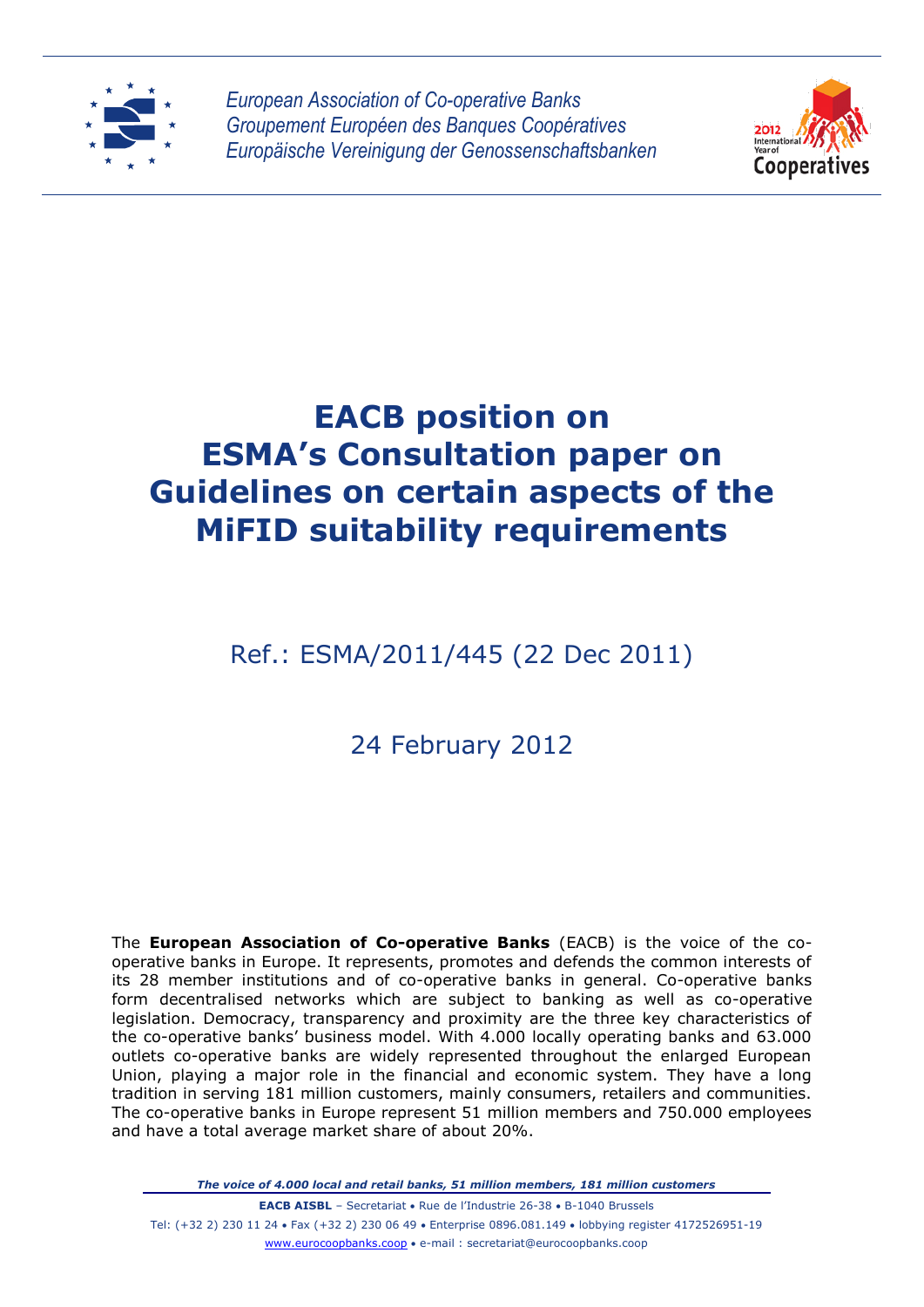



### **General Remarks**

The members of the European Association of Co-operative Banks (EACB) are pleased to comment on ESMA's *Consultation paper on Guidelines on certain aspects of the MiFID suitability requirements*.

The European Co-operative Banks generally welcome ESMA's initiative to enhance clarity and foster convergence in the implementation of certain aspects of the MiFID suitability requirements. While most of the financial markets players' attention is focused on the MiFID review currently debated in the European Parliament and Council, it is good to see that ESMA is considering proposals for guidelines, which are based on the current MiFID requirements and are applied by investment firms on a day to day basis.

We are, nevertheless, strongly concerned that the current draft guidelines are too far reaching and create new requirements which go beyond the intended scope of Article 19(4) of MiFID and Article 35 to 37 of the MiFID Implementing Directive.

This tendency of "scope creep" is most easily recognisable in

- the proposal to oblige the investment firm to gather sensitive private information about the client, such as his or her marital status or family situation (Question 2),
- the proposal to require the investment firm to generally mistrust the information provided by the client (Question 5)
- the idea to intermingle the suitability assessments between once-off investment advice and ongoing portfolio management (Question 8).

We therefore would greatly appreciate, if our detailed views and comments are taken into account in the ongoing preparation of the final version of the Guidelines.

### **Detailed Remarks**

Please be aware that our references to paragraphs relate to the main body of the Consultation (Chapter III), if not specified otherwise.

**Q1: Do you agree that information provided by investment firms about the services they offer should include information about the reason for assessing suitability? Please also state the reasons for your answer.**

We generally agree with the notion that information provided by investment firms should include information about the reason for assessing suitability but would like to highlight that this additional information should not distract the client from the actual suitability assessment. The only point of contention is that neither Article 19(4) of MiFID nor Art. 35 to 37 of the MiFID Implementing Directive require the investment firm to explain the risk profiles. We therefore would suggest deleting of this requirement.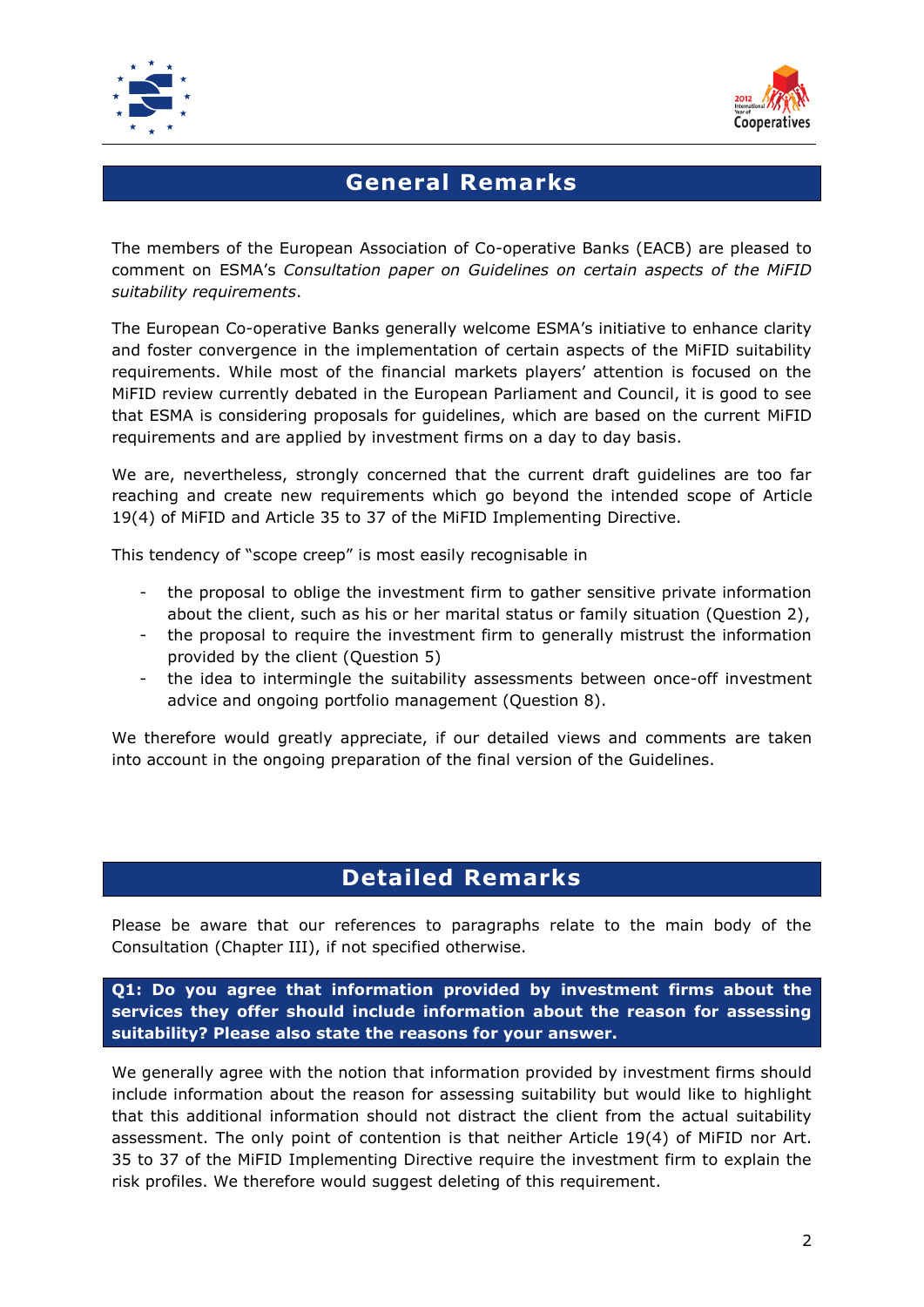



**Q2: Do you agree that investment firms should establish, implement and maintain policies and procedures necessary to be able to obtain an appropriate understanding regarding both the essential facts about their clients, and the characteristics of financial instruments available for those clients? Please also state the reasons for your answer.**

ESMA's proposal goes much further than either Article 19(4) of MiFID or Article 35(1) of the MiFID Implementing Directive. We believe that especially personal questions about the client's marital status and family situation might, on the one hand, conflict with existing EU data protection regulations, and on the other hand, that this is information clients might be unwilling to divulge to their advisers. We believe that this question is already indirectly covered under the question of his/her general financial situation where the customer is asked to disclose "the source and extent of his regular income, his assets, including liquid assets, investments and real property, and his regular financial commitments"<sup>1</sup>. We therefore would suggest the deletion of the last sentence of paragraph 22.

**Q3: Do you agree that investment firms should ensure that staff involved in material aspects of the suitability process have the skills and the expertise to discharge their responsibilities? Please also state the reasons for your answer.**

We generally agree with the proposal.

**Q4: Do you agree that investment firms should determine the extent of information to be collected about the client taking in to account the features of the service, the financial instrument and the client in any given circumstance? Please also state the reasons for your answer.**

On a general note, we would like to mention that investment firms are obliged to obtain information before providing certain financial services to clients. At this stage the extent of information collected however, is unlikely to vary, as it is collected prior to providing the actual service. Indeed it is rather difficult to predict what kind of specific information would have to be collected on a given client prior to the suitability assessment being made.

On a more detailed note, we would have some comments with regards to:

- *Paragraph 29(b)*: In practice, it would be difficult for the investment firms to obtain information about conditions, terms, access, loans, guarantees and other restrictions – especially if these products are provided by competing investment firms.
- *Paragraph 32*: The qualifications regarding professional clients lack any justification either under MiFID or its Implementing Directive. Pursuant to Article 35(2) of the MiFID Implementing Directive, an investment firm may generally assume that a professional client is capable to financially bear any related investment risks. We therefore do not understand the rationale for introducing an exception to this rule and believe that the last sentence should be deleted.

**.** 

 $1$  Article 35(3) of the MiFID Implementing Directive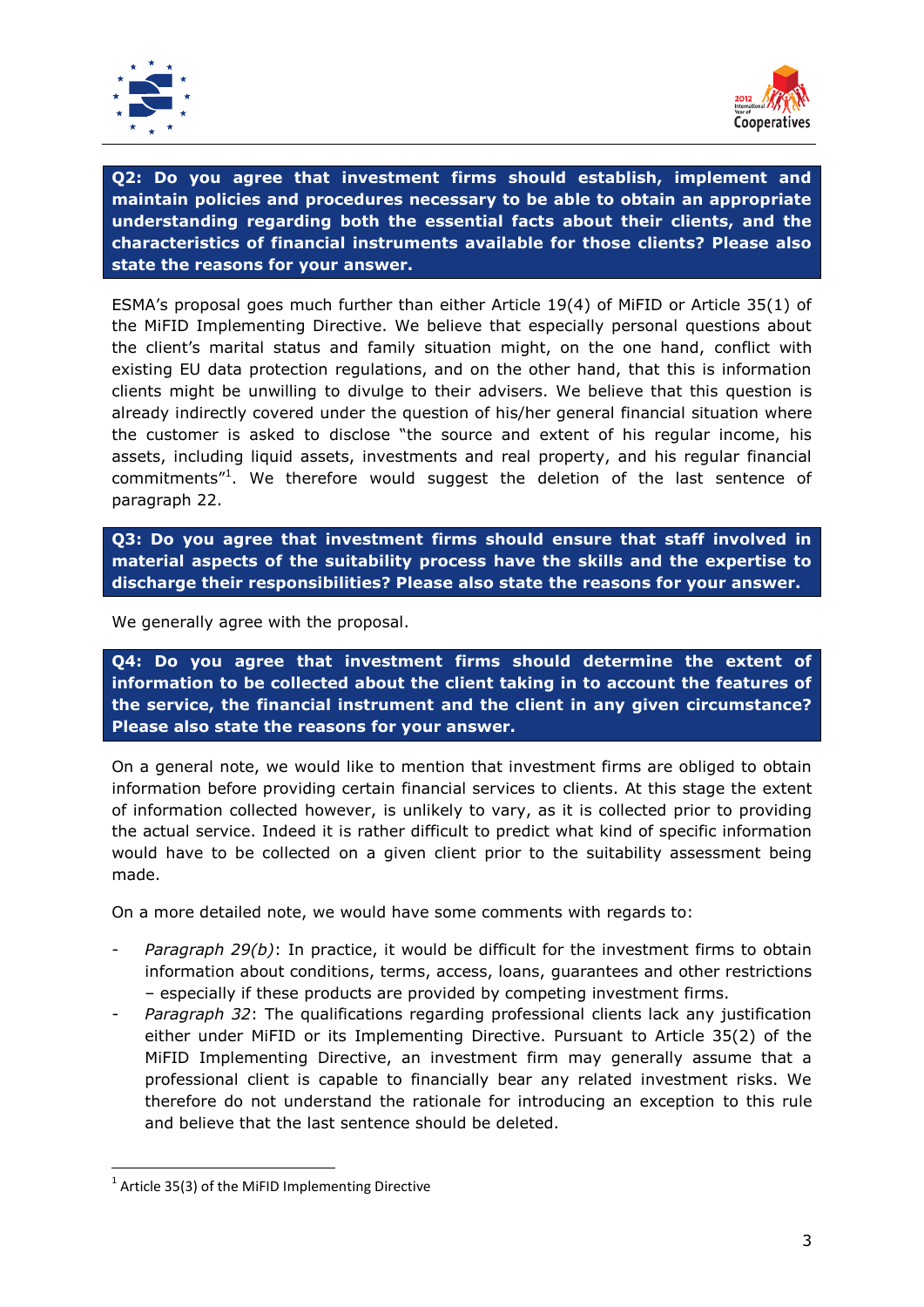



- *Paragraph 33*: Pursuant to MiFID Recital 44 it is reasonable to assume that professional clients will be able to identify for themselves the information that is necessary to make an informed decision, and if not, to ask the investment firm to provide that information. We therefore believe that sentence 2 and 3 should be deleted.
- Paragraph 34: As already indicated in our answer to Question 2, we believe that such personal information (i.e. age, marital status) should not be part of the suitability test and consequently be deleted.

**Q5: Do you agree that investment firms should take reasonable steps (and, in particular, those outlined above) to ensure that the information collected about clients is reliable and consistent? Please also state the reasons for your answer.**

We would like to stress that investment firms should in general be able to trust the information provided by the client. This is mentioned in Article 37(3) of the MiFID Implementing Directive, in which an investment firm shall be entitled to rely on information provided by its clients or potential clients **unless** it is aware or ought to be aware that the information is manifestly out of date, inaccurate or incomplete. The implementing directive does not consider a specific requirement for the investment firm to establish special procedures to ensure that the client is telling the truth. Besides, it should be stressed here that it also lies within the client's responsibility "to provide correct, up-to-date and complete information" (Paragraph 37), as the suitability assessment is a co-operative effort between investment firm and client. We therefore believe it to be unreasonable for the investment firms to ensure that all information collected is reliable.

**Q6: Do you agree that where an investment firm has an ongoing relationship with the client, it should establish appropriate procedures in order to maintain adequate and updated information about the client? Please also state the reasons for your answer.**

We are of the opinion that the Guideline and paragraph 42 practically force the investment firms to verify that the information obtained from the client is up to date. Yet this is again at odds with Article 37(3) of the MiFID Implementing Directive which entitles investment firms to rely upon information it obtained from its clients or from its potential clients. There is but one exception, as already state above: The investment firm is aware or ought to be aware that the information is manifestly out of date, inaccurate or incomplete. In our view, therefore, concerning the ascertainment that said information is up to date, the following organisational arrangements would be sufficient:

- 1. Asking the client to notify the investment firm in a timely manner of any changes to the information previously provided.
- 2. Ensuring that appropriate organisational arrangements are in place that information received within one organisational unit (i.e. lending desk) will also be made available to the advisers.

**Q7: Do you agree that regarding client information for legal entities or groups, the investment firm and the client should agree on how the relevant client**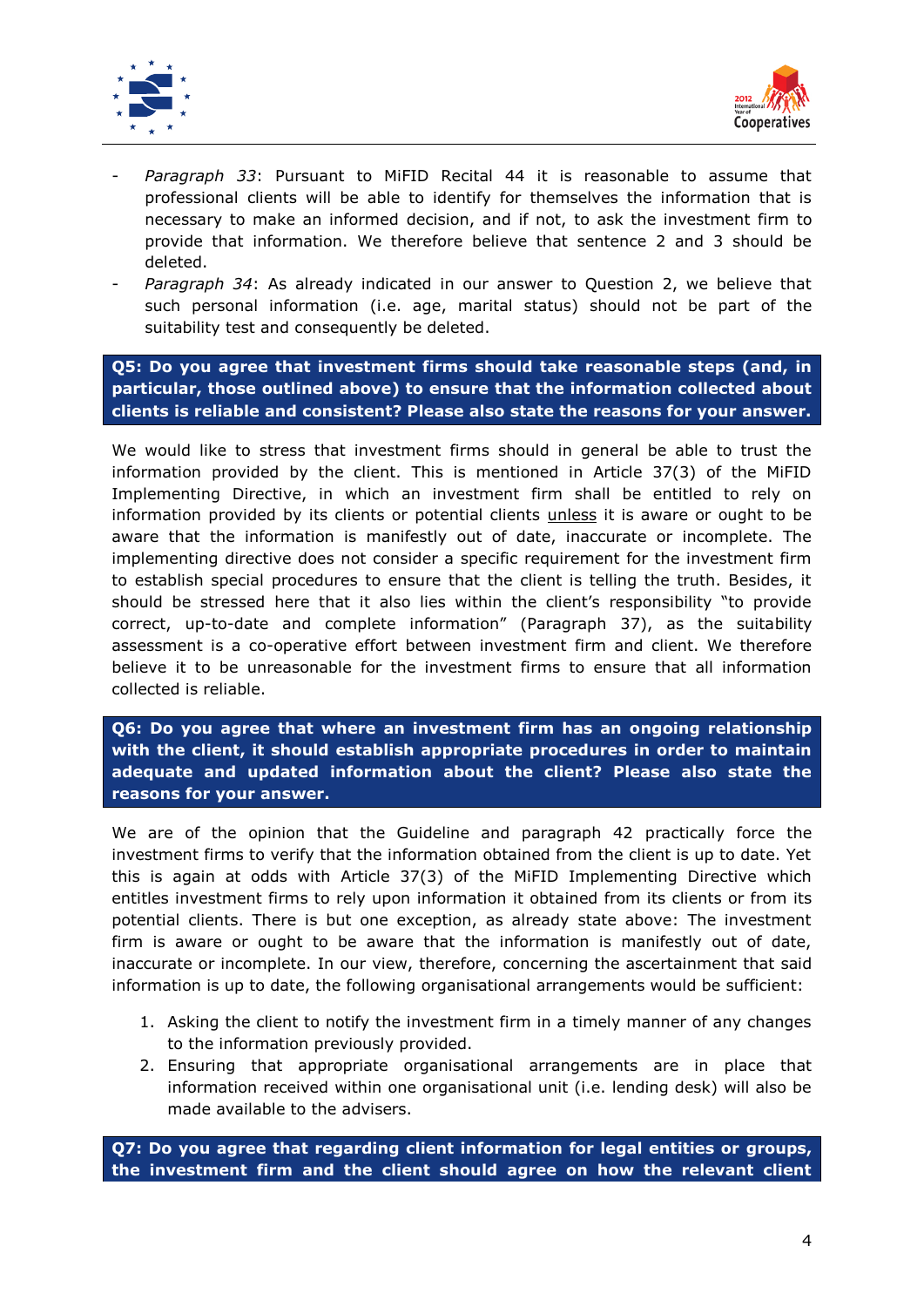



**information will be determined and, as a minimum, information should be collected on the financial situation and investment objectives of the beneficiary of the investment advice or portfolio management services ('end client')? Please also state the reasons for your answer.**

Firstly, on the subject of paragraph 43 (when no specific representation for a group of natural persons is chosen) we feel that this should not only be limited to the approach chosen by ESMA. Another possibility (practised in some Member States) is to allow each group member their own suitability test, and therefore their own investment decisions, if this is requested by the client.

Secondly, we would like to propose a small clarification with regards to how the relevance of client information is negotiated between the investment firm and the client ("agree on how the relevant client information will be determined"). The first sentence stating that "the investment firm and the client should agree on how the relevant client information will be determined" could be replaced by the phrase "specialities have to be taken into account" in order to account for the second sentence starting with "As a minimum".

**Q8: Do you agree that in order to match clients with suitable investments, investment firms should establish arrangements to ensure that they consistently take into account all available information about the client and all characteristics of the investments considered in the suitability assessment? Please also state the reasons for your answer.**

Our main concern with this point is that the suitability assessments between the once-off investment advice and the ongoing portfolio management are mixed up both under the Guideline (III.VIII. and Annex III paragraph 41) and also in the subsequent explanations (esp. paragraph 46 and Annex III paragraph 44).

Regarding investment advice the financial instrument specifically recommended needs to be suitable on the basis of the information provided by the client (see Article 19(4) MiFID). Hence under the Directive there is no mandatory obligation to take the client's total portfolio (including the asset allocation within that portfolio) into account. In particular we would like to point out that a client's portfolio might also feature assets that the client may have acquired independently from the investment firms (i.e. on their own account and without any prior investment advice by the investment firm or through another investment firm). This might lead to a situation in which the investment firm is unable to gather sufficient data on those products to render a suitable assessment.

With regards to portfolio management the situation is somewhat different. Here, taking into account the overall portfolio is common practice. Yet, also when it comes to portfolio management services, during an investment decision it will only be possible to consider portfolios for which portfolio management services are being rendered. The current proposals should include a clarification to this effect.

In order to align with the objectives of MiFID we would therefore suggest the deletion of the first point of the Guideline (and corresponding Annex III paragraph 41) as well as paragraph 46(a) (and corresponding Annex III paragraph 44(a)). As a minimum, we